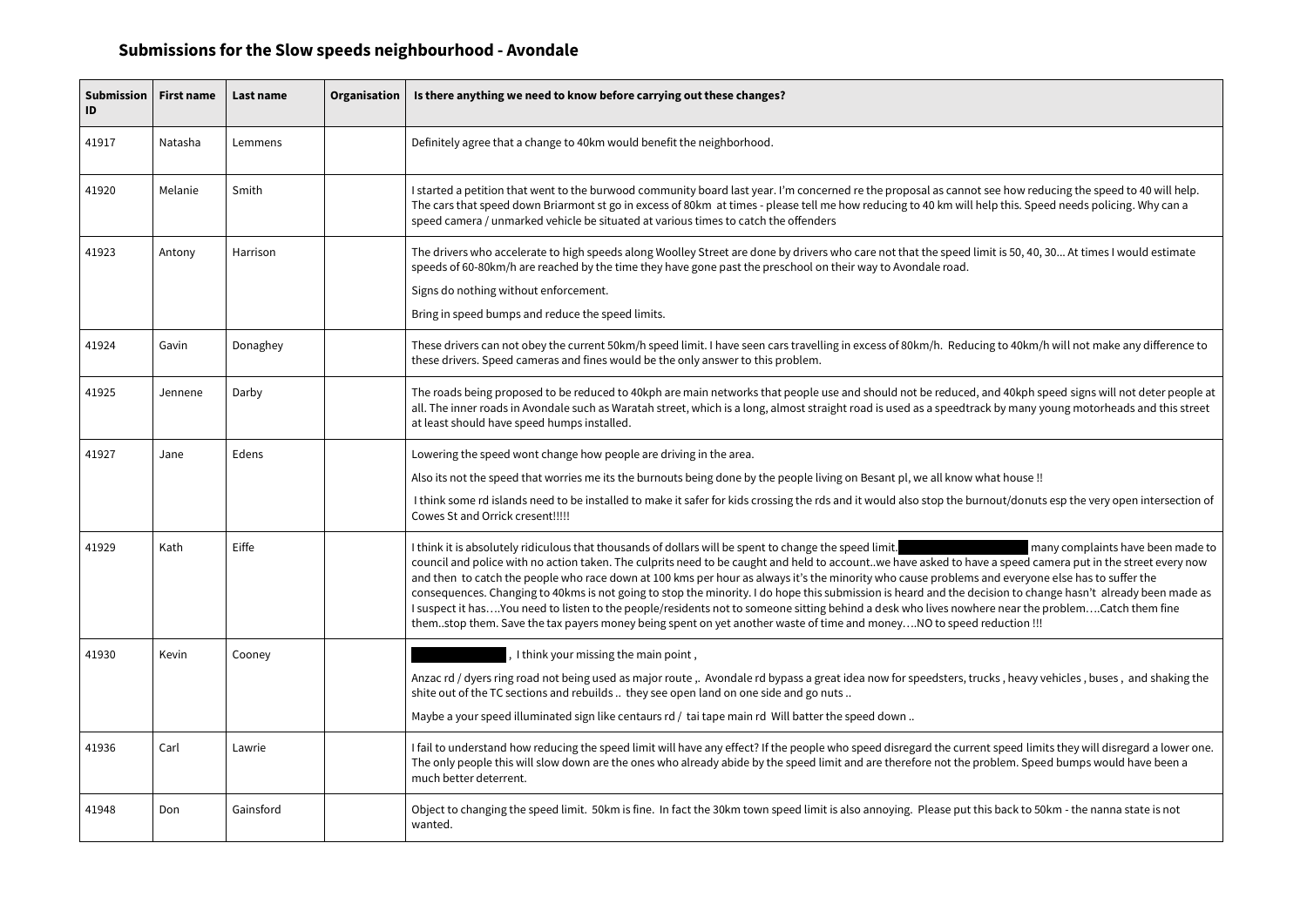|       |               |                 | Please leave the speed at 50km.                                                                                                                                                                                                                                                                                                                                                                                                                                                                                                                                                                                                                                                                                                                                                                                                                |
|-------|---------------|-----------------|------------------------------------------------------------------------------------------------------------------------------------------------------------------------------------------------------------------------------------------------------------------------------------------------------------------------------------------------------------------------------------------------------------------------------------------------------------------------------------------------------------------------------------------------------------------------------------------------------------------------------------------------------------------------------------------------------------------------------------------------------------------------------------------------------------------------------------------------|
| 41949 | <b>Ngaire</b> | Garrick         | the increase in traffic volume and speeds has dramatically increased over the pas<br>5am and certainly doesnt keep to 50km/h.<br>Its not only cars but truck and trailer units that use the area proposed for changes. These shake the house when fully loaded ar<br>earthquake. I would agree with the proposed submission 100%                                                                                                                                                                                                                                                                                                                                                                                                                                                                                                               |
| 41951 | Lynne         | Macdonald       | Support Scarborough and Taylors Mistake slow speeds                                                                                                                                                                                                                                                                                                                                                                                                                                                                                                                                                                                                                                                                                                                                                                                            |
| 41952 | David         | Haythornthwaite | Excellent suggestion to reduce the speed limit within the Avondale area. Completely support this initiative.                                                                                                                                                                                                                                                                                                                                                                                                                                                                                                                                                                                                                                                                                                                                   |
| 41953 | <b>Bailey</b> | Patridge        | Hi there,<br>The Cowes Street / Orrick Cresent intersection is<br>notorious for burn outs due to the size of this<br>intersection. There are always Tyre marks (from<br>donuts and other dangerous skids) on this<br>stretch of road as well as concerns for the noise<br>it creates.<br>I am in support of this however it's all well and<br>good reducing the speed limie but this will not<br>deter the driver doing burnouts on this "skid<br>pad". I would suggest some sort of speed bump<br>to break up the road or traffic island to make<br>this less inviting.<br>Please if considered DO NOT put a round about<br>as this will encourage donuts and further skids.<br>I also have a video from our security camera of someone doing a skid on Doyle Place and I am unable to attach to this submission<br>forward this if you wish. |
| 41954 | Johnathan     | Trowbridge      | I believe it won't change a thing people will still speed around the area as wainoni road and breezers are main road in this area.                                                                                                                                                                                                                                                                                                                                                                                                                                                                                                                                                                                                                                                                                                             |
| 41955 | Matthew       | Dyer            | Do not reduce the speeds. Just dont do it                                                                                                                                                                                                                                                                                                                                                                                                                                                                                                                                                                                                                                                                                                                                                                                                      |
| 41958 | Kristy        | Mitchell        | If these changes go ahead, I hope that the speed compliance will be regularly monitored/enforced by Police, otherwise it's a wa<br>Though it'll be us law abiding, residents with common sense, will be obeying the speed limited. The ones that now drive excess<br>don't/won't care what the legal speed is.<br>I feel it'll be more worth while to put in speed bumps in to target these people, but of course that costs more money.                                                                                                                                                                                                                                                                                                                                                                                                       |

d over the past 7 years. The traffic starts about

ully loaded and at times feel like an



this submission but please email me and I can

rwise it's a waste of time and money.

v drive excessively fast/doing burnouts that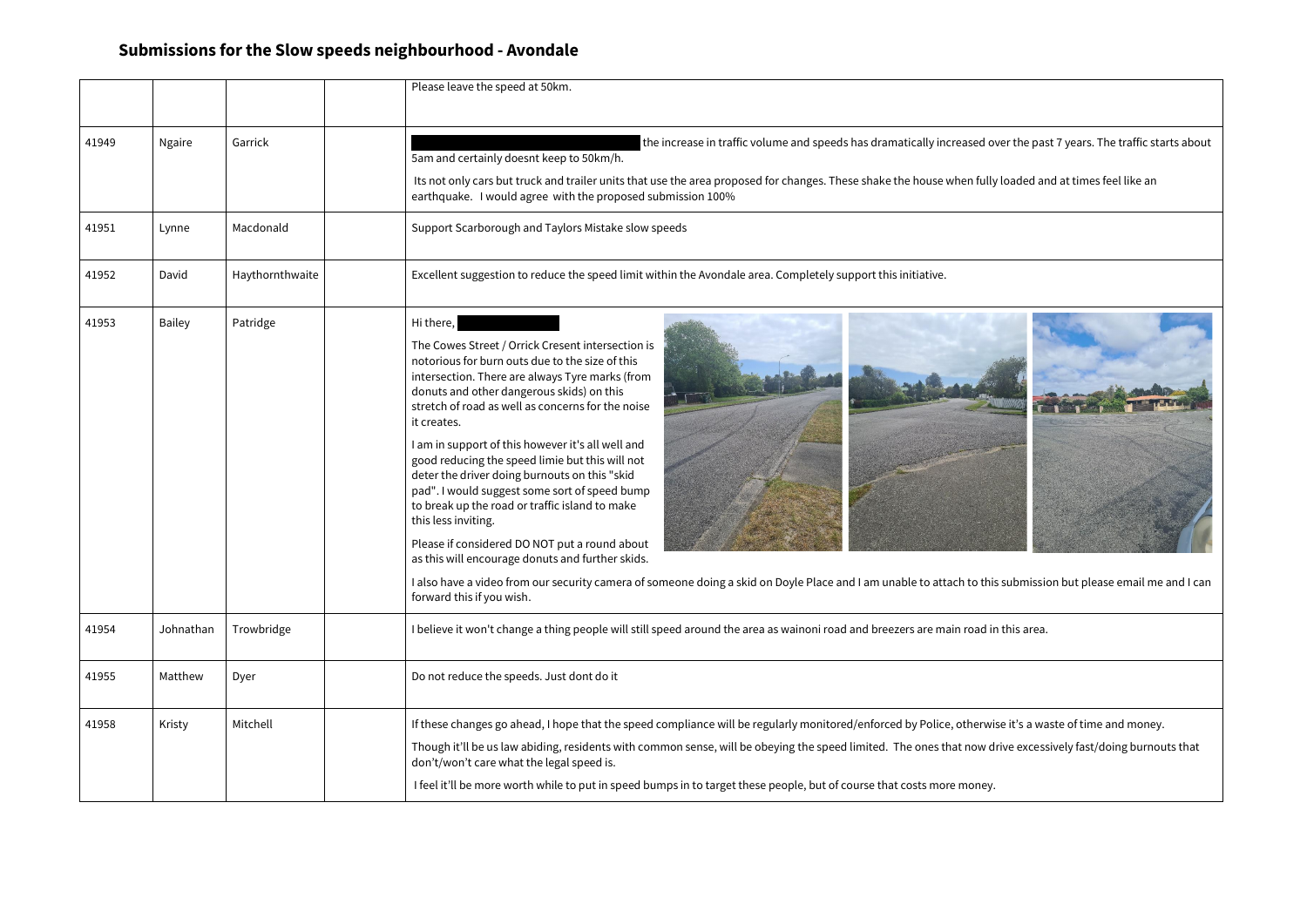| 41959 | Jane       | Haythornthwaite | I fully support the proposal to reduce speed limits on selected streets in Avondale. It is an excellent idea and will make the area safer for everyone.                                                                                                                                                                                                                                                                                                                                                                                                                        |
|-------|------------|-----------------|--------------------------------------------------------------------------------------------------------------------------------------------------------------------------------------------------------------------------------------------------------------------------------------------------------------------------------------------------------------------------------------------------------------------------------------------------------------------------------------------------------------------------------------------------------------------------------|
| 41977 | Anthony    | Dowell          | i am keen to see something to be implemented along Mervyn drive to slow speeding cars. It see<br>hi,<br>that due to less houses the cars use it as a bit of a sprint zone and for burn outs.                                                                                                                                                                                                                                                                                                                                                                                   |
|       |            |                 | Given a lot of these vehicles are modified and lowered, a far more effective measure would be to install 2 or 3 speed bumps especially along side the park.                                                                                                                                                                                                                                                                                                                                                                                                                    |
|       |            |                 | I say this because many times in the sporting season when there are rows of cars parked along both sides of Mervyn dr and barely wide enough for two cars i<br>have watched a variety of drivers going way to fast should any kids be crossing the road.                                                                                                                                                                                                                                                                                                                       |
|       |            |                 | As much as it is far simpler to put up a sign i know that it will mean little to those who dont care and we are left with having to put up with the noise and the r                                                                                                                                                                                                                                                                                                                                                                                                            |
|       |            |                 | regards                                                                                                                                                                                                                                                                                                                                                                                                                                                                                                                                                                        |
|       |            |                 | tony dowell                                                                                                                                                                                                                                                                                                                                                                                                                                                                                                                                                                    |
| 41979 | Andrew     | Todd            | , we fully support the proposed change of slow speeds in the Avondale neighbourhood!                                                                                                                                                                                                                                                                                                                                                                                                                                                                                           |
|       |            |                 | In recent years we have seen a number of young families move in to the area with more children enjoying interacting around the streets and also in Avondale<br>park.                                                                                                                                                                                                                                                                                                                                                                                                           |
|       |            |                 | While we fully support the change to slower speeds, do we honestly believe this will have the desired effect on those that are behind the reason for this<br>proposed change (?). There has been an increase in "boy racer" activity in the area leaving their "calling card" which is very much unwanted and disrespectf<br>for those of us who choose to be proud of where we live.                                                                                                                                                                                          |
|       |            |                 | We personally believe a reduced speed limit will not have the desired effect given at the current 50 km/h limit, they seem to believe this does not apply to the<br>We also acknowledge it is not solely those that use our streets as race tracks, that are contributing to the wider issue.                                                                                                                                                                                                                                                                                  |
|       |            |                 | Would it not be more prudent to narrow down the longer straighter streets and include speed humps, thus mitigating the speed of all those that choose to po<br>the boundaries and place other lives at risk.                                                                                                                                                                                                                                                                                                                                                                   |
|       |            |                 | What will it take to make the right improvement  surely not the loss of an innocent life !!                                                                                                                                                                                                                                                                                                                                                                                                                                                                                    |
|       |            |                 | We applaud the initiative being taken, however believe needs to be expanded to provide the right solution.                                                                                                                                                                                                                                                                                                                                                                                                                                                                     |
| 41981 | Inger Lise | Pettersen       | Sounds like an excellent idea. Maybe consider speed bumps on the longer straighter stretches of road too such as Eglington St                                                                                                                                                                                                                                                                                                                                                                                                                                                  |
| 41982 | June       | Cross           | I think the proposed lower speed limit would not be advantages on this busy Wainoni Rd road with traffic lights. Drivers will be frustrated and angry, I already<br>get harassed for doing 50k<br>. A lot of the speeding happens at night time. A speed camera may be more advantageous.                                                                                                                                                                                                                                                                                      |
| 41992 | Lisa       | Van Vuuren      | Many of the streets in the grid concerned are very narrow (especially when cars are parked on both sides of the road), so a lower speed limit will help with<br>negotiating these roads more safely.                                                                                                                                                                                                                                                                                                                                                                           |
| 41993 | Denise     | Jory            | yes please we constantly driving on streets with black tyre marks around corners, made by the same cars, we have children walking to school and playing, w<br>live in fear that someone will be hit, a camera down Waratah street would be fantastic, to catch these guys, and get their cars off the streets, even a tempora<br>trial of the camera would be fantastic, we have had our cellphones out waiting for them, if they pass they return to ask what are we doing,then a mouth full c<br>abuse, then spend days woundering if they come back to damage the property. |
| 41999 | Michelle   | Fitzpatrick     | I 100% support this change and more than happy for some judder bars to help promote/encourage people to slow down. I<br>have<br>only recently moved here and have been very disappointed at the speed of vehicles travelling on this otherwise quiet street. It isn't just young people in noise                                                                                                                                                                                                                                                                               |

Mervyn drive to slow speeding cars. It seems

h having to put up with the noise and the risk.

y seem to believe this does not apply to them.

ing the speed of all those that choose to push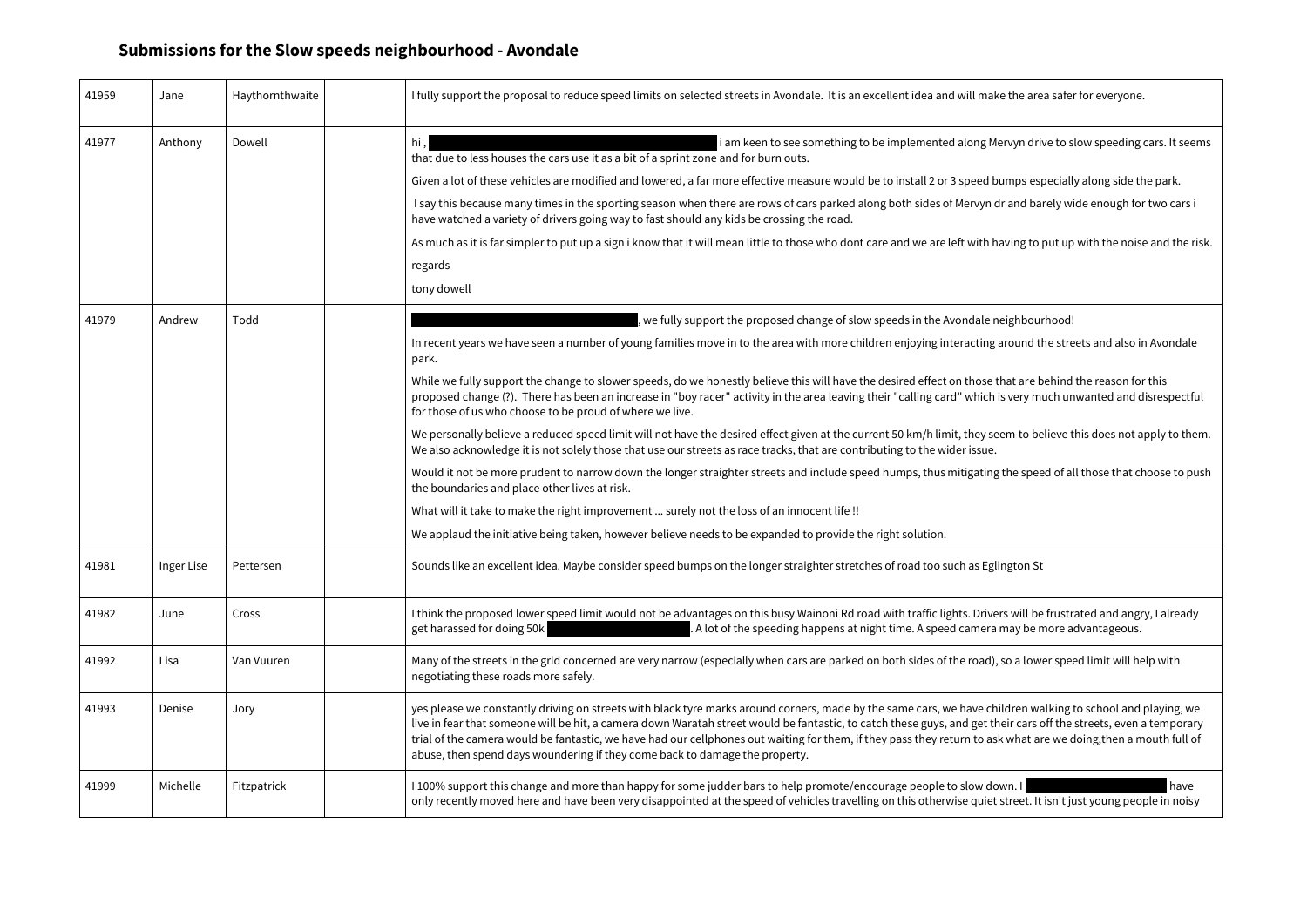|       |         |            | and modified cars it is also a lot of tradespeople that are travelling far too fast. The road itself is quite wide and I belie<br>faster than what is actually safe.                                                                                                                                                                                                                                                                                                                                                                                                                                                     |
|-------|---------|------------|--------------------------------------------------------------------------------------------------------------------------------------------------------------------------------------------------------------------------------------------------------------------------------------------------------------------------------------------------------------------------------------------------------------------------------------------------------------------------------------------------------------------------------------------------------------------------------------------------------------------------|
| 42004 | Suzanne | Walker     | Hi, very grateful that CCC is looking at this.<br>Waratah is a racetrack with cars<br>where they weave in and out of parked cars burning up their tyres. Its horrendous. We've had two crashes on our corr<br>attended by Police though.                                                                                                                                                                                                                                                                                                                                                                                 |
|       |         |            | Problem is that reducing speed limit to 40km will mean as much to these people as a 50km limit - zero! They pay no h<br>cyclists, school zones, day/night, they just don't care. There's road rage incidents on the corner caused by dangerous<br>intervene to stop assaults. We don't want our area to become a complete mish-mash of roading measures which mak<br>to live and drive normally (like other neighbourhoods), but not sure that a 40km speed limit will make a squit of a diff<br>residents a set of spikes they can chuck on the road when we're having a night of idiots tearing up the place? Thanks.  |
| 42013 | Shelley | Stevenson  | don't think the change in speed limit down to 40km/h is necessary.                                                                                                                                                                                                                                                                                                                                                                                                                                                                                                                                                       |
|       |         |            | It is already 40km/h at the appropriate times of Chisnallwood Intermediate School starting and finishing and there is<br>times. I am against this proposed change, as it is already a busy road and the traffic needs to continue to flow.                                                                                                                                                                                                                                                                                                                                                                               |
| 42020 | Darryl  | Washington | It is great to see that this is now a recognised problem in our area!!!!!                                                                                                                                                                                                                                                                                                                                                                                                                                                                                                                                                |
|       |         |            | While reducing the speed is a great start, I really think that it needs to go to the next level.                                                                                                                                                                                                                                                                                                                                                                                                                                                                                                                         |
|       |         |            | The type of person that is travelling at excessive speeds and carrying out "burn outs" will not be deterred by reduced<br>observe the reduced speeds will be the law abiding citizens in the neighbourhood. Unless there will be constant enfor<br>cameras, then I feel the best option would be to install speed humps. These WILL reduce speed.                                                                                                                                                                                                                                                                        |
|       |         |            | I realise installing speed humps is a funding issue and not in the scope of this submission, but it would be the best out                                                                                                                                                                                                                                                                                                                                                                                                                                                                                                |
| 42024 | Hazel   | Hope       | , we are constantly having speeding cars and in the vicinity of Waratah Street and Melvyi<br>'wheelies' with rubber burn marks increasing on these roads. Whilst a reduction in speed limit is welcome, how is it go<br>keep within the 50 kph speed limit.                                                                                                                                                                                                                                                                                                                                                              |
|       |         |            | I and a few of my neighbours feel that there needs to be speed cameras, and higher visibility of policing in the area.                                                                                                                                                                                                                                                                                                                                                                                                                                                                                                   |
|       |         |            | Thank you.                                                                                                                                                                                                                                                                                                                                                                                                                                                                                                                                                                                                               |
| 42029 | Garry   | Lennon     | I am all for this, but whether the speed if 40km or 50km, people are still driving like fools well over 50kms. If you have<br>and Cowes Street, you will understand what I am trying to say. I believe speed humps and islands in the intersections<br>restrict speeds of people being able to go up to 80kms and higher. There are a lot of children around the neighbourho<br>be cleaned up one day.                                                                                                                                                                                                                   |
| 42036 | Leah    | King       | As a resident of Avindale I fully support the proposed lower speed limits. It would also be great if there could also be s<br>Avondale Road and or include Avondale Road in the proposal for a 40km/hr limit, or add some road furniture to force<br>currently used as a highway, people routinely travel at >70km/hr and overtake, it's also part of the Avondale commun<br>the local schools. There have been significant accidents on the road and it's only a matter of time before someone is t<br>driveway or a school kid gets taken out by a speeding vehicle.                                                   |
| 42037 | Josey   | Fleitas    | As a resident of Avondale, I don't believe changing the speed limit will make any difference to the safety of this area. F<br>isn't the problem. Street racers, burnouts, those aren't going to follow the laws and the speed limit change won't affe<br>other physical barriers to the criminal driving that is obvious by the skid marks and burnout circles on our streets will<br>change will just be annoying for those of us already following the rules. Don't punish we who comply with the rules ar<br>racing and burnouts, which truly is a danger to our young families in Avondale. Thank you for your time. |

elieve this is what encourages people to drive

tars just barreling down there; Woolley is orner because of speed; only one was.

o heed already to residents: children, pets, ous driving where people have had to nake the streets almost unusable for residents difference. Maybe give certain responsible

is a patrol for crossing the road at these

ed speed signs. The only people that will nforcing of the speeds by police or speed

outcome for the whole neighbourhood.

lvyn Road there is increasing incidents of t going to be policed when some people can't

ive a look on the intersection of Orrick Cresent ons would be more effective as this would rhood and someone young or older is going to

be some enforcement of the 50km/hr limit on rce people to slow down. Avondale Road is nunity and loads of kids use the roads to get to is taken out waiting to turn into their

a. People who follow the law don't speed, that affect their behavior. Only speed humps or will make any difference. The speed limit s and regulations in place, put an end to street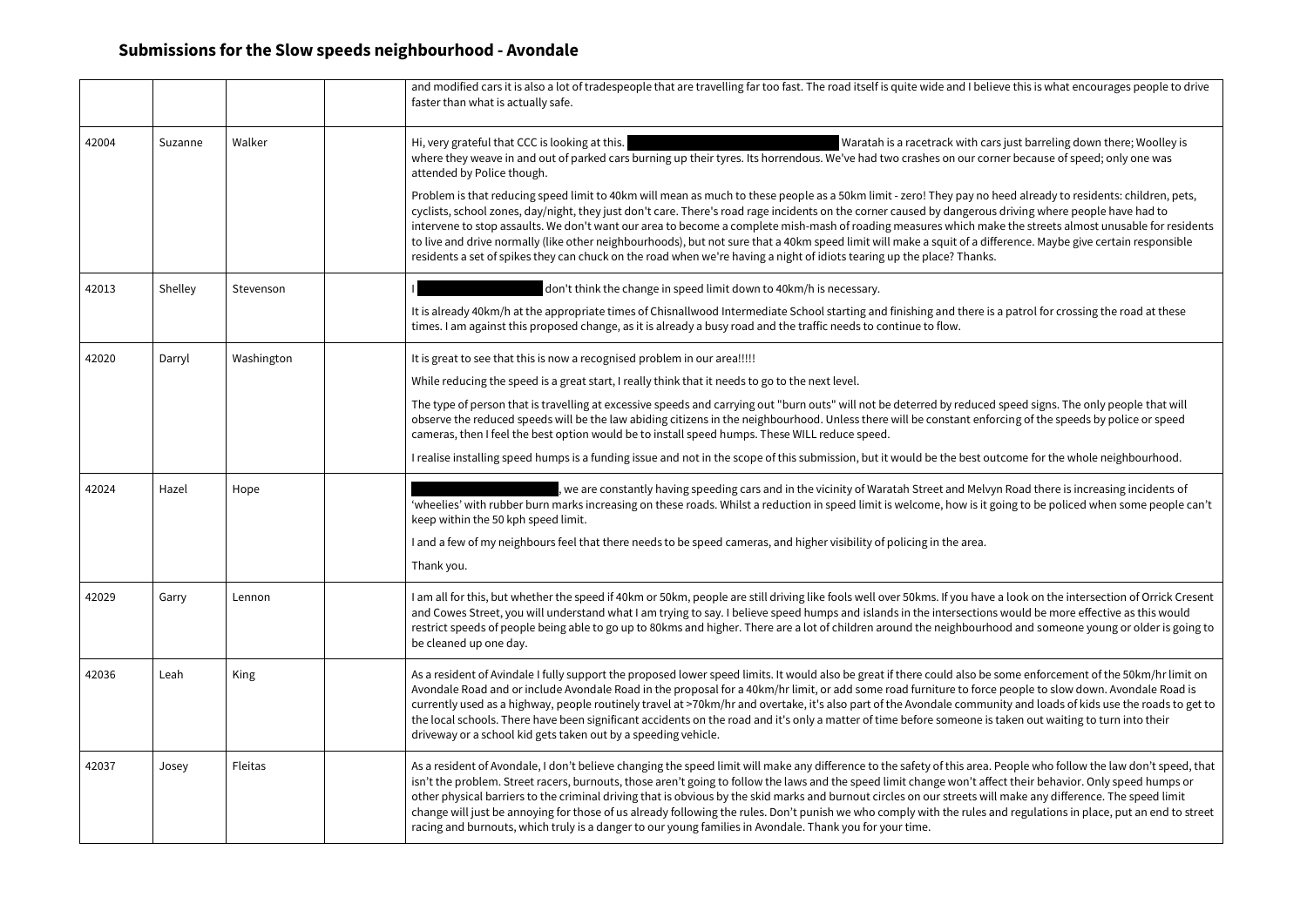| 42046 | Sophia             | Davis              |                       | Wainoni Road is a serious concern with regards to speed. If reductions are not plausible,<br>be a deterrent.                                                                                                                                                                                                                                                                                                                                                                                                                                                                                                                                                                                                                                                                                                                                                                                                                    |
|-------|--------------------|--------------------|-----------------------|---------------------------------------------------------------------------------------------------------------------------------------------------------------------------------------------------------------------------------------------------------------------------------------------------------------------------------------------------------------------------------------------------------------------------------------------------------------------------------------------------------------------------------------------------------------------------------------------------------------------------------------------------------------------------------------------------------------------------------------------------------------------------------------------------------------------------------------------------------------------------------------------------------------------------------|
| 42057 | Anthony            | Daniels            |                       | Heavy traffic and speed - support the lowering of the speed limit                                                                                                                                                                                                                                                                                                                                                                                                                                                                                                                                                                                                                                                                                                                                                                                                                                                               |
| 42061 | lan                | Trenberth          |                       | Unfortunately a change like this is felt as a punishment for those people who use these roads everyday and obey the rules<br>(speeding, racing, deliberate loss of traction, loud vehicles, revving etc) - "anti-social drivers" - won't take any notice of th<br>exceed the 50kph limits. Changing to 40kph will have no affect.                                                                                                                                                                                                                                                                                                                                                                                                                                                                                                                                                                                               |
|       |                    |                    |                       | What needs to happen is active monitoring of these streets when the problems are occurring which is between approx 8pi                                                                                                                                                                                                                                                                                                                                                                                                                                                                                                                                                                                                                                                                                                                                                                                                          |
|       |                    |                    |                       | Needless to say I don't support this change to the speed limit as it does not affect the anti-social drivers.                                                                                                                                                                                                                                                                                                                                                                                                                                                                                                                                                                                                                                                                                                                                                                                                                   |
| 42072 | Stacey             | Wilson             |                       | I believe this change would be good to benefit the local schools kindy and community park users not to mention the bridg                                                                                                                                                                                                                                                                                                                                                                                                                                                                                                                                                                                                                                                                                                                                                                                                        |
|       |                    |                    |                       | Engaged with breezes road from wainoni road to new brighton road for safer pathways for bicycle.                                                                                                                                                                                                                                                                                                                                                                                                                                                                                                                                                                                                                                                                                                                                                                                                                                |
|       |                    |                    |                       | Breezes road wainoni corner is terrible set of traffic lights for pedestrians.                                                                                                                                                                                                                                                                                                                                                                                                                                                                                                                                                                                                                                                                                                                                                                                                                                                  |
| 42092 | Emma               | Johnson            |                       | Corner of Orrick crescent and Wainoni Rd needs a speed bump to prevent drivers hooning into Orrick crescent full speed.<br>It's right by a dairy, kids are crossing here constantly and what should be a safe area is definitely not.                                                                                                                                                                                                                                                                                                                                                                                                                                                                                                                                                                                                                                                                                           |
| 42116 | Garry              | Thompson           |                       | I think its a great idea - However it needs policing otherwise its a waste of time money and resources. Make sure it is folloy<br>work. Cameras sign posted and police presence is needed. Thankyou                                                                                                                                                                                                                                                                                                                                                                                                                                                                                                                                                                                                                                                                                                                             |
| 42128 | Sarah              | <b>Butterfield</b> |                       | I fully support the proposed speed reduction for parts of Avondale. I hope that the changes can be made soon and that th<br>measures as well, otherwise I don't believe that the behaviour of some will change at all.                                                                                                                                                                                                                                                                                                                                                                                                                                                                                                                                                                                                                                                                                                          |
| 42142 | Michael            | Robinson           |                       | This a great idea. How will it be enforced?                                                                                                                                                                                                                                                                                                                                                                                                                                                                                                                                                                                                                                                                                                                                                                                                                                                                                     |
| 42147 | Carl               | Davidson           |                       | the speed limit is 50. Already it's a regular occurrence that people try to do reach 100 as fast as poss<br>here won't make a difference. Speed bumps however in combination with a 40 would be great, especially on Mervyn drive                                                                                                                                                                                                                                                                                                                                                                                                                                                                                                                                                                                                                                                                                               |
| 42158 | Kerry              | Durie              | Glen Durie<br>Engines | This is just nonsense this will do nothing to stop speeding in this area. We have a few shit bag boy racers renting "RED ZON<br>BE THERE THEY HAVE BEEN WRITTEN OFF CHEAP RENT "and they come and go like the wind. So lower the speed in Avone<br>only here for a very short time .It will how ever be a pain in the ass for ever for us permanent resident who mostly would b<br>bring it down to 40km and inadvertently someone goes back to the 50km will be getting a ticket and you will be punishing<br>leave the speed alone. WE need police presence in this area 1 to try and catch the few that speed and 2 so that they can se<br>constant burn outs at night they speed in do there burn out and speed out is lowing the speed to 40km going to stop this I<br>zone streets get some police to patrol put in a speed camera from time to time!!!!! Don't inconvenience the us the poor read<br>40km NO Kerry Durie |
| 42160 | Marie &<br>Malcolm | Campbell           |                       | We note that the Avondale area is bounded by Avondale Road, Breezes Rd, Wainoni Rd and the Avon River. We would like<br>also included in the reduced speed. Every time a bigger vehicle, particularly any trucks, go past our house the whole hous<br>earthquake. This is quite traumatic for those of us that are terrified of earthquakes. Cars currently often travel down Avor<br>as if it is an open road speed zone. One day a child or elderly person is going to be killed on this road. The amount of traff<br>since the earthquakes, particularly from trucks and buses/heavy road users. If the road speed were to be decreased this v<br>area and hopefully discourage these vehicles from coming down here and instead using the ring route for what it was desi                                                                                                                                                   |

ausible, then speed cameras would hopefully

he rules, while those who are the problem few ce of these new speed limits. They already far

prox 8pm-5am. It occurs daily.

he bridge walk to donnell Park

speed. Lower speed limit won't prevent this.

is followed up, just putting up signs wont

I that they are accompanied by traffic calming

as possible, changing anything to 40 around

RED ZONE AS IS HOUSES THEY SHOULD NOT in Avondale will do nothing to them as they are would be doing less than the 50km but if you inishing the very people who are complaining ey can see the police are patrolling .WE get op this NO !!!! FIx the problem close off the red poor resident any more .To lower the speed to

uld like to request that Avondale Rd itself is ble house moves as if we are in another wn Avondale Rd with excessive speeds, almost t of traffic travelling down here has also tripled ed this would greatly improve the safety in this was designed for. Mar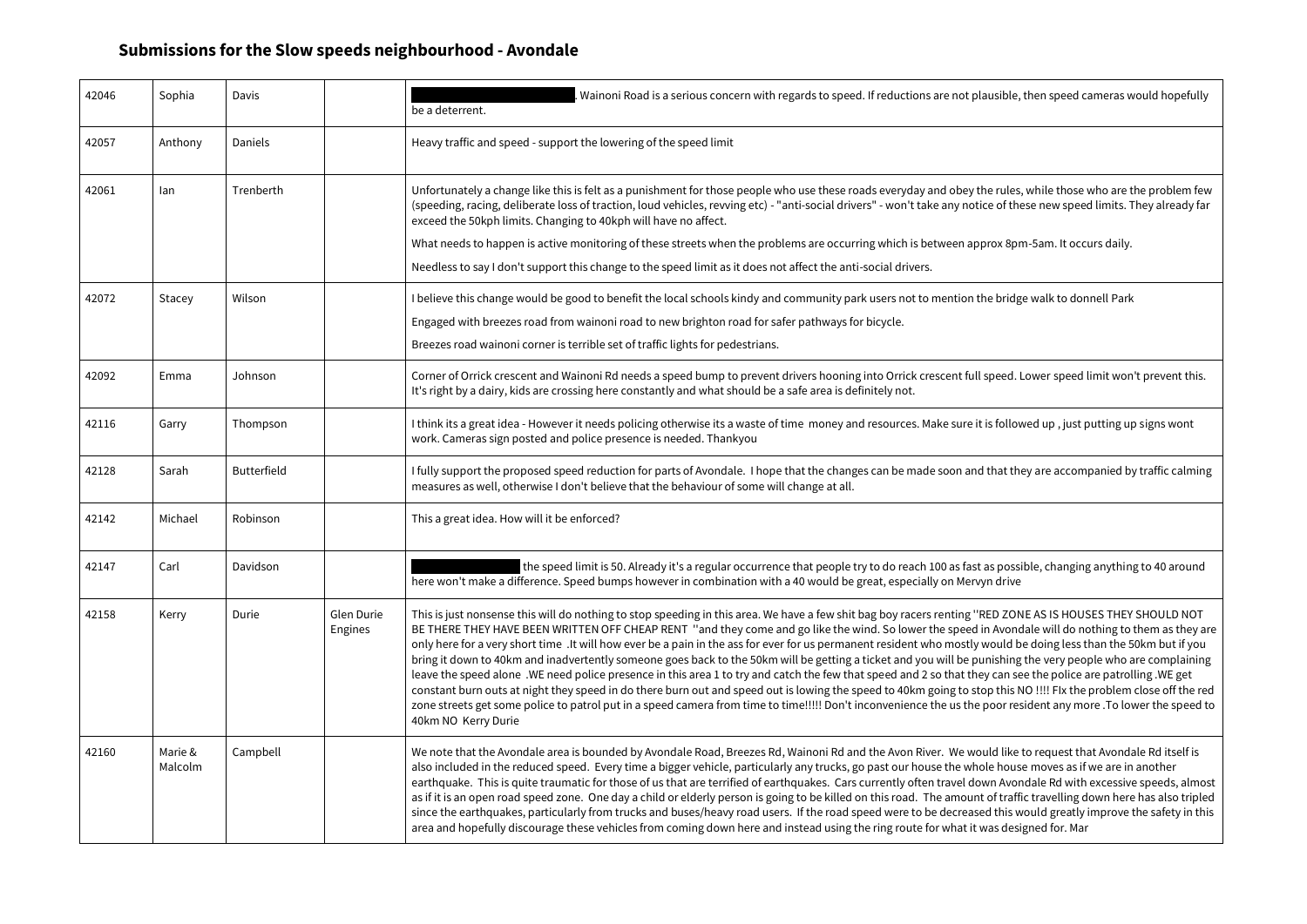| 42184 | Stephen | Wright          | I strongly support the proposed reduction in the speed limit for Avondale streets. From what I've noticed, Mervyn Drive in particular lends itself to speeding. I<br>has a limited amount of housing on the park side only, and is wide.                                                                                                                                                                                                                                                                                                                                                                                                                                                                                                                                                                                                                                                                                                                                                                                                                |
|-------|---------|-----------------|---------------------------------------------------------------------------------------------------------------------------------------------------------------------------------------------------------------------------------------------------------------------------------------------------------------------------------------------------------------------------------------------------------------------------------------------------------------------------------------------------------------------------------------------------------------------------------------------------------------------------------------------------------------------------------------------------------------------------------------------------------------------------------------------------------------------------------------------------------------------------------------------------------------------------------------------------------------------------------------------------------------------------------------------------------|
| 42615 | Cody    | Cooper          | I support the changes.                                                                                                                                                                                                                                                                                                                                                                                                                                                                                                                                                                                                                                                                                                                                                                                                                                                                                                                                                                                                                                  |
| 43151 | Anya    | Armstrong       | Waratah street needs speed bumps as it is used for car racing and making doughnuts by cars at late evening especially on weekends                                                                                                                                                                                                                                                                                                                                                                                                                                                                                                                                                                                                                                                                                                                                                                                                                                                                                                                       |
| 43209 | Glen    | van der Busse   | I would like to say that I totally agree with the speed review in Avondale, I just hope that this also includes Waratah Street as we have been complaining to the<br>Police / Community Roadwatch Report since August 2018 and nothing has been done about it. We get speedsters traveling at least 80km/h or more as they ju<br>love the bend near our house at number 50 and then once they have past the bend they just let it rip till they get to the end (lower numbers) You only need to<br>drive through the streets and see all the tire marks. I myself had to get out of the way while reversing our car up our drive as a speedster was approaching us<br>fast manner just before the bend during the day, this made me reverse in a quick manner and unfortunately i hit the stone fence pillar and had \$2500 worth of<br>damage to our car. Rather that than getting crushed in my drivers door, So yes we are all for it - Not sure if it will slow the motorcycles and vehicles down but<br>one can only hope. Regards Glenn and Jenny |
| 43214 | Lyn     | Armstrong       | While I support lower speed limits for many areas I have lived in this neighborhood for 25+ years<br>and<br>have not witnessed excessive speed. Most streets are short and vehicles travel well under 50km in our area. The corner of Orrick and Cowles st is wide and is<br>sometimes used for donuts by boy racers and would be improved by narrowing it.                                                                                                                                                                                                                                                                                                                                                                                                                                                                                                                                                                                                                                                                                             |
| 43218 | Sandra  | Riach           | You may want to address the surrounding streets.<br>cars turn off Breezes Road into Eglington St and then into Niven st to race cars arou<br>to Avondale Road.                                                                                                                                                                                                                                                                                                                                                                                                                                                                                                                                                                                                                                                                                                                                                                                                                                                                                          |
| 43404 | Steve   | Smith           | Reducing the speed will solve nothing. Boy/girl racers exceed the speed limit by 50km/hr already. We need intense judder bars to stop speed through our<br>beautiful neighborhood. Especially outside Avondale Park. A child will be killed one day because of boy racers. Please just come look at the roads. What wou<br>you want for your children?                                                                                                                                                                                                                                                                                                                                                                                                                                                                                                                                                                                                                                                                                                  |
| 43405 | Angela  | Smith           | I believe, as a resident of Avondale, and hearing and seeing the boy racers in our neighbourhood - sometimes in broad daylight - revving their cars, doing<br>burnouts, and speeding - that simply reducing the speed in the area, will not resolve the issue. The streets are straight and wide enough that there is plenty o<br>opportunity for them to do what they do. Currently the speed limit is 50, but they do a lot higher speeds than that, so reducing the speed will not solve a thing<br>or make them reduce their speed. What we need is judder bars, placed along Mervyn Drive, Briarmont St and Waratah St. This will slow them down; especially<br>the yellow and black bolt down ones. Formed judder bars with concrete are easily sped over too; especially if the height is wrong, there are a few judder bars<br>which can be easily sailed over at the speed limit, or above. For example, the judder bars on Joy St near the park at Pagoda St and Vardon Cres. Thank you.                                                      |
| 43421 | John    | King            | Is Avondale road not in Avondale? The volume and velocity of vehicles travelling along Avondale road is tremendous. Police seem to frequently use it, lights<br>blazing and at high speed. We've had several accidents and a fatality in the last couple of years, yet the quite streets are getting calming measures, while<br>nothing has been done to manage the traffic along Avondale rd.                                                                                                                                                                                                                                                                                                                                                                                                                                                                                                                                                                                                                                                          |
| 43505 | Shani   | Williams        | I think this is a great idea! Even having speed bumps down breezes road near the school would be ideal!<br>So many times people hve been speeding and don't stop at the crossings plus two crashes have happened right outside my house!<br>if there<br>were any children around they could have been seriously injured.                                                                                                                                                                                                                                                                                                                                                                                                                                                                                                                                                                                                                                                                                                                                |
| 43517 | Sam     | Haythornthwaite | Hi, I support these changes and would also recommend speed bumps along waratah street - specifically just after the left hand turn off Woolley street onto<br>regularly see this as a starting point for high acceleration from cars as well as speeding cars cutting the corner o<br>waratah street. I<br>Woolley street. With a local kindy on Woolley street this will also make the local area safer for our young ones. The recent skid marks on Woolley street show<br>along with a slower speed limit a speed bump can also assist with slowing the racing traffic in this area.                                                                                                                                                                                                                                                                                                                                                                                                                                                                 |

I Street as we have been complaining to the Nz raveling at least 80km/h or more as they just the end (lower numbers) You only need to r drive as a speedster was approaching us in a he stone fence pillar and had \$2500 worth of ow the motorcycles and vehicles down but

13218 St and then into Niven st to race cars arounding stand then into Niven st and  $\epsilon$ 

se judder bars to stop speed through our ease just come look at the roads. What would

the left hand turn off Woolley street onto s well as speeding cars cutting the corner onto recent skid marks on Woolley street show that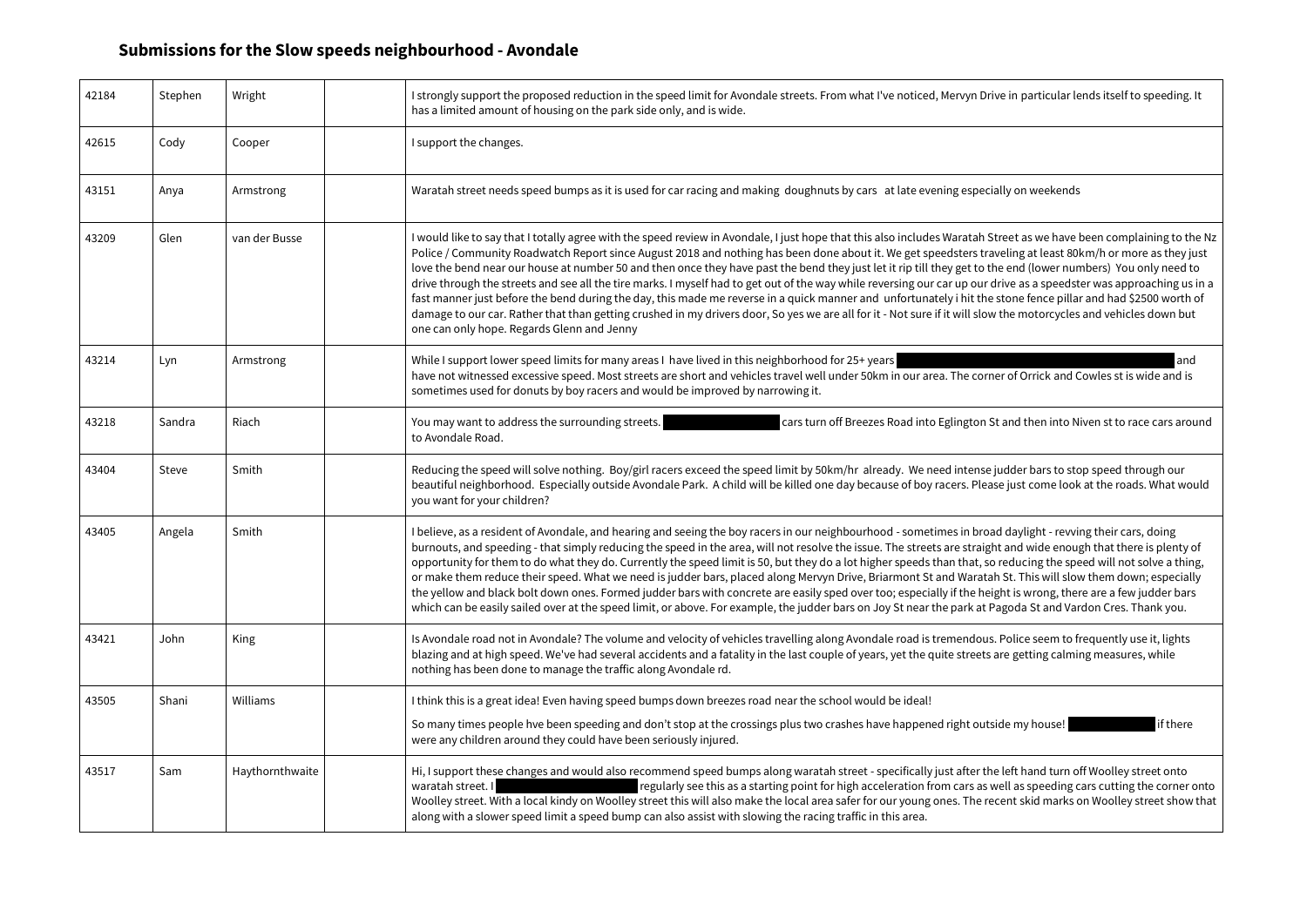| 43532 | Aaron    | Simon          |                    | I would like to see how you plan to reenforce this change with changes to the road layout.                                                                                                                                                                                                                                                                                                                                                                                                                                                                                                                                                                                                                                                                    |
|-------|----------|----------------|--------------------|---------------------------------------------------------------------------------------------------------------------------------------------------------------------------------------------------------------------------------------------------------------------------------------------------------------------------------------------------------------------------------------------------------------------------------------------------------------------------------------------------------------------------------------------------------------------------------------------------------------------------------------------------------------------------------------------------------------------------------------------------------------|
|       |          |                |                    | Self-reenforcing road design will trump a posted sign every time, so I would expect to see some sort of visual narrowing of the zon                                                                                                                                                                                                                                                                                                                                                                                                                                                                                                                                                                                                                           |
| 43604 | Floyd    | Rudolph        | <b>EF Receiver</b> | Is this a united nation ICLEI project. Please send the plans.                                                                                                                                                                                                                                                                                                                                                                                                                                                                                                                                                                                                                                                                                                 |
| 43613 | Cam      | Rossiter       |                    | Fully support the reduced speed on Woolley St, Waratah St, Brairmont St, Mervyn Dr & Orrick Cres. As these roads are used by peo<br>Avondale Road - Waioni Road, and have been used in attempts to flee police. Big / aggressive speed bumps would also stop the ot<br>skids / burn outs.<br>Why doesn't CCC build a skid pad for these muppets to use, either that or install some security cameras around Avondale to provi                                                                                                                                                                                                                                                                                                                                 |
|       |          |                |                    | they need to pursue charges against them.                                                                                                                                                                                                                                                                                                                                                                                                                                                                                                                                                                                                                                                                                                                     |
| 43714 | Amanda   | <b>Billing</b> |                    | The corner of Orrick Crescent and Cowes Street is a very bad corner for doughnuts. On average there are about two a<br>week. As well as being very loud (often it sounds like the car is about to crash into the house), they can be dangerous.<br>On at least one occasion the car has crashed into the lamp post and the driver had to be taken off in an ambulance. Is<br>there anything that can be done to stop this? Speed bump, traffic circle or speed camera? I've attached a photo of<br>the current state of the corner.                                                                                                                                                                                                                           |
| 43722 | John     | Hawtin         |                    | I've lived here for over fifty year and haven't noticed excessive speeds. The idea is to keep the traffic flowing not slow it down whic<br>and creates more room for dangerous manoeuvers.                                                                                                                                                                                                                                                                                                                                                                                                                                                                                                                                                                    |
|       |          |                |                    | The council needs to take responsibility by spending money to improve the roads rather than putting it onto the road users.                                                                                                                                                                                                                                                                                                                                                                                                                                                                                                                                                                                                                                   |
| 43980 | Margaret | Wells          |                    | I don't think the neighborhood needs to be reduced to 40km because of a few people who rev their cars and burn their tyres, they<br>regardless of the speed limit as they currently do now. The amount of residents in the area has reduced. There is only one primar<br>they have 40km operating in the morning and afternoon when school opens and closes. I drive to a lot of areas in Christchurch an<br>reduce this area compared to the volume of traffic, and amount of schools in other areas. Unless it is going to be a city wide decis<br>limits then I don't think this is necessary. I am actually astounded that this has even come up in this area. It is mainly the through<br>people use now rather than the neighborhood that is the issue. |
| 43999 | John     | Lieswyn        |                    | Should be 30 km/h - same as central city - as 30 km/h is a more forgiving speed in the event of a crash with a pedestrian or animal.                                                                                                                                                                                                                                                                                                                                                                                                                                                                                                                                                                                                                          |
| 44000 | Glen     | Koorey         |                    | I support this proposal; it's a logical low-speed neighbourhood area. Although you might not be able to install full traffic calming f<br>budget pressures, I'd suggest that you look at low-cost "paint, planters & posts"-style treatments on some of the wider straight st                                                                                                                                                                                                                                                                                                                                                                                                                                                                                 |

owing of the zone at the very least.

are used by people to cut across from also stop the other anti social behaviour, of

ondale to provide NZ Police with the evidence



ow it down which only makes people angry,

their tyres, they are going to keep doing this only one primary school operating now and Christchurch and do not consider the need to a city wide decision to change all street speed. <sup>In</sup> inly the through traffic that has increased that

traffic calming features straight away due to wider straight streets such as Woolley,